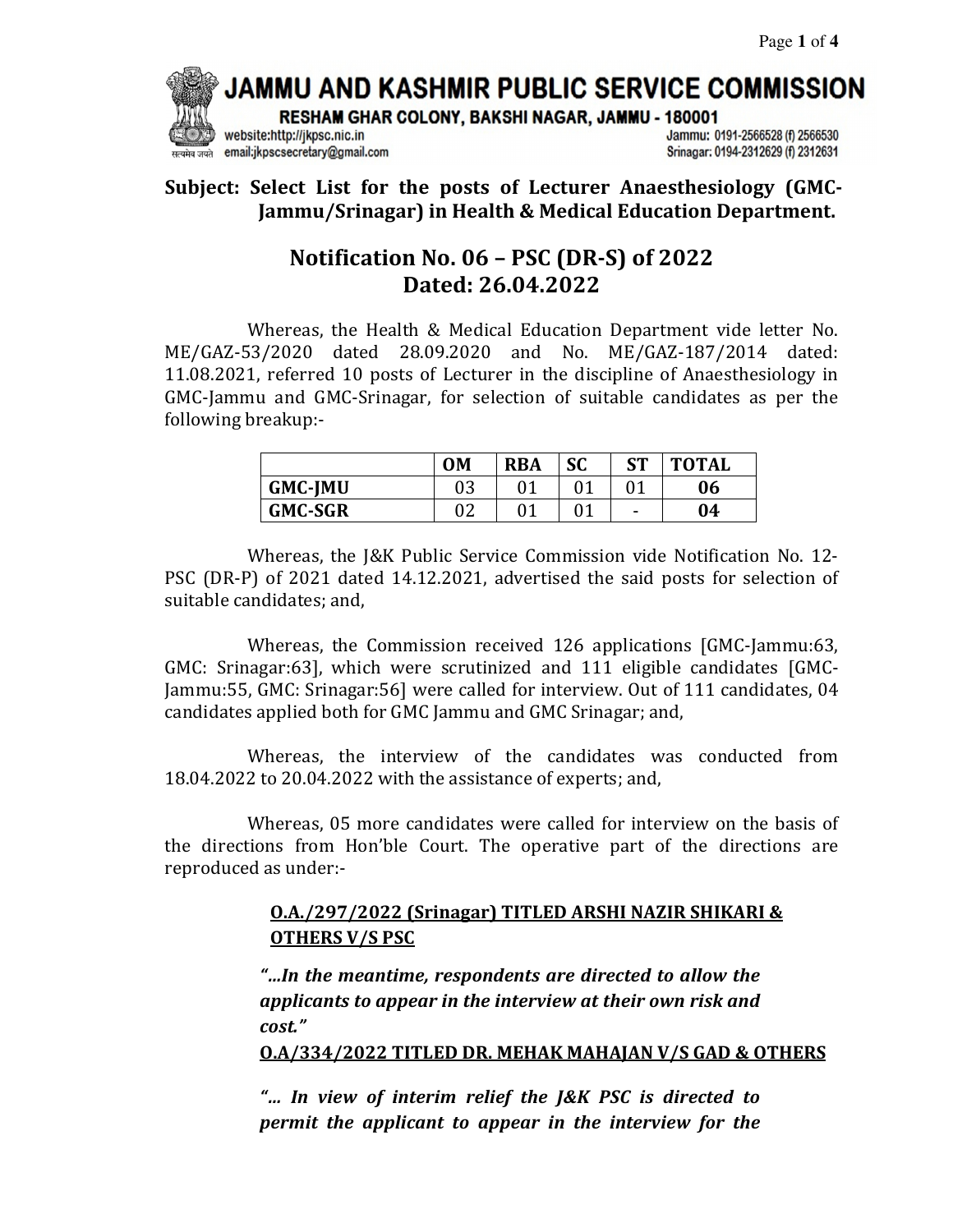*post of Lecturer (Anaesthesiology) tomorrow i.e. 20.04.2022 after other eligible candidates for the post of Lecturer (Anaesthesiology) are interviewed and she should be interviewed as the last candidate for those posts."* 

### **O.A. NO.351/2022 TITLED DR. AMIT KUMAR & ANOTHER V/S UT OF J&K**

*"…Therefore by way of interim relief, J&K PSC is directed to allow these two applicants also to appear in the interview for the posts of Lecturer Anaesthesiology as the last candidates for interview today."* 

 However, Dr. Tabasum Shebnum remained absent and did not appear before the Interview Board.

 Now, therefore, on the basis of the performance in the interview in pursuance of Rule 44 of the J&K Public Service Commission (Business & Procedure) Rules, 2021 as amended from time to time and other related parameters, the merit of the candidates who have appeared in the interview is enclosed as **Annexure-**"**A**" to this Notification.

 Consequent upon the above, the **select list** of the candidates against the available posts is given in **Annexure-B** to this Notification.

#### **Note:-**

- 1. The Commission reserves the right to have certificates/documents of the candidates verified, if at any later stage found expedient to do so. The Selection of the candidates is purely provisional and is subject to the outcome of writ petition(s) pending before any competent Court of law.
- 2. The select list is provisional and objection, if any, may be submitted to the Commission within five days for examination and disposal. No claim, whatsoever, shall be entertained after five days from the date of issuance of Notification.

 **Sd/- (Bashir Ahmad Dar) JKAS Secretary J&K Public Service Commission.** 

No. PSC/DR/Lect/Anesthesiology/H&ME/2021 Dated:26.04.2022

Copy to the:-

1. Additional Chief Secretary to Government, Health & Medical Education Department, Civil Secretariat, Jammu/Srinagar.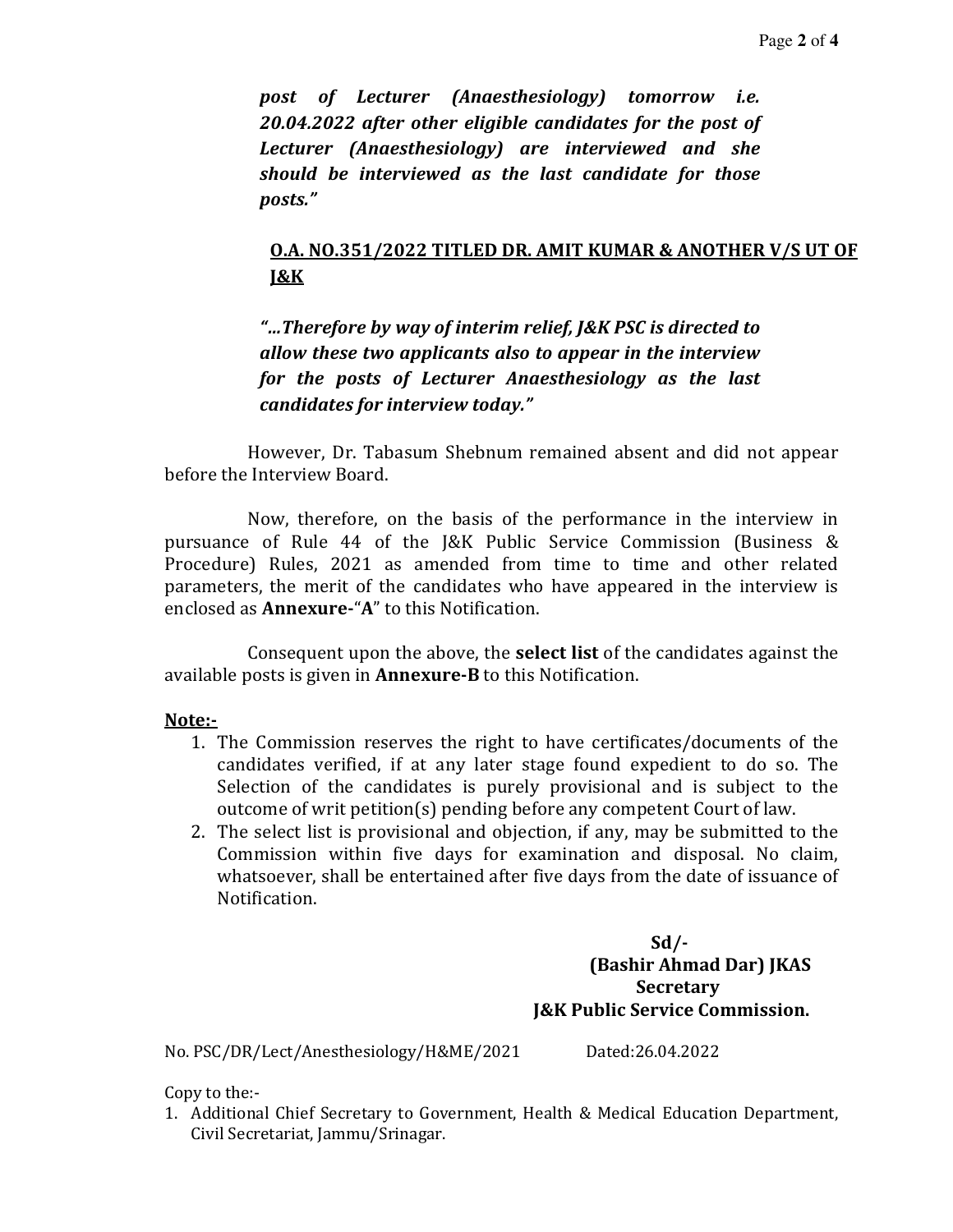- 2. Director General Information Department for favour of getting the notice published in at least two local leading Urdu dailies of Srinagar/Jammu.
- 3. General Manager, Govt. Press, Jammu for publication in extra ordinary issue of the Gazette.
- 4. Pvt. Secretary to Hon'ble Chairman, J&K Public Service Commission for information of the Hon'ble Chairman.
- 5. Private Secretary to \_\_\_\_\_\_\_\_\_\_\_\_\_\_\_\_\_\_\_\_\_\_, Hon'ble Member, J&K Public Service Commission for information of the Hon'ble member.
- 6. I/C Website for uploading the notice on website.
- 7. In-Charge Camp Office, Srinagar.
- 8. Notice Board, J&K PSC, Jammu/Srinagar.
- 9. Main file/Programme file.